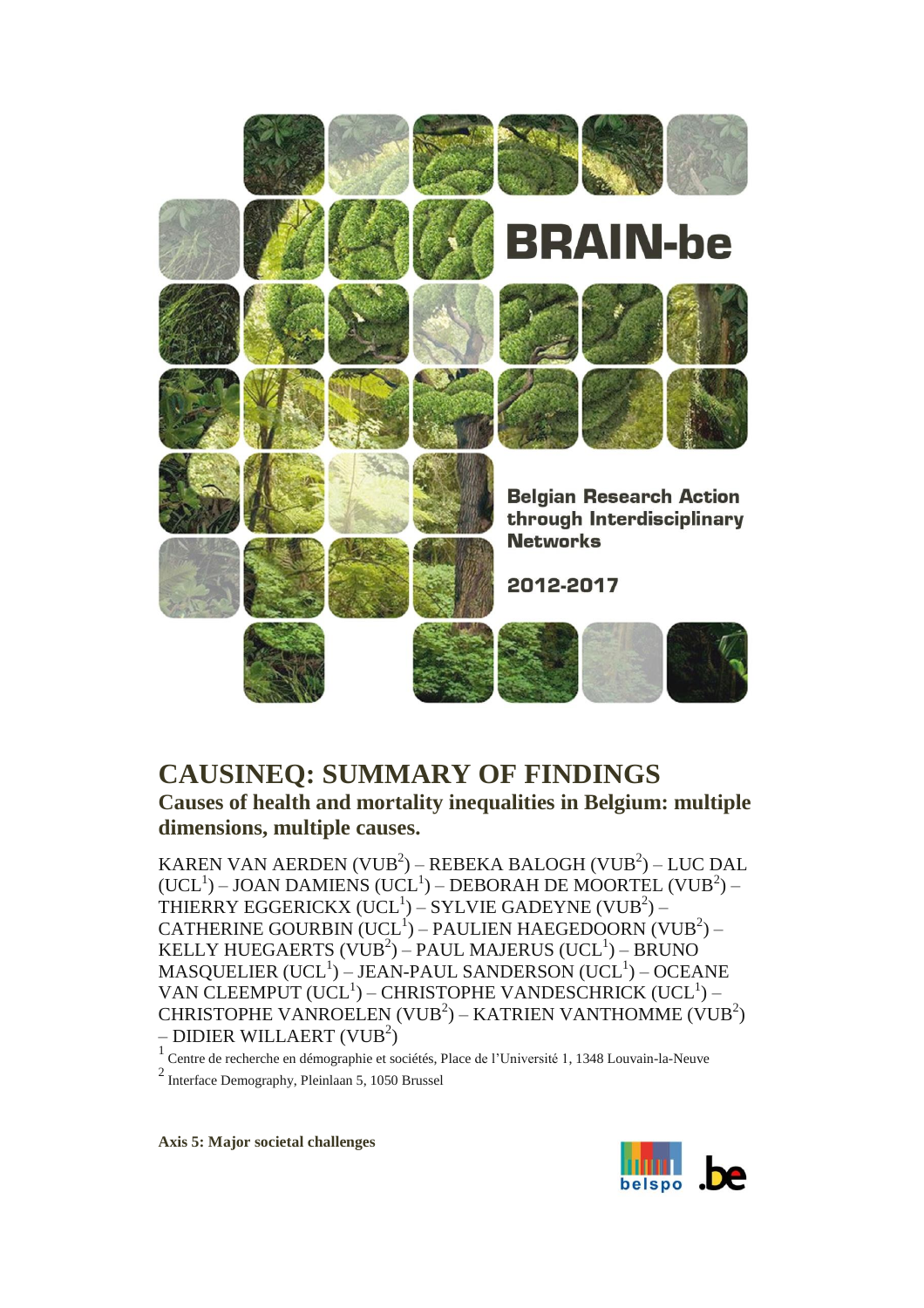In Belgium, life expectancy is now twice what it was 170 years ago due to improvements in public and private hygiene, nutrition, medical progress and health services. The average lifespan of a Belgian resident is now over 80 years, but inequalities persist. In Belgium, like in other European countries, a negative relationship has been demonstrated between socioeconomic position on the one hand and health and mortality on the other hand. The CAUSINEQ-project aimed to investigate these social inequalities in health and mortality in Belgium, their evolution in recent years and the role of de-standardised employment arrangements and family situations. The goal was to obtain information on the structural drivers of social differences in mortality and health and to generate policy-relevant findings.

The evolution of life expectancy and inequalities in mortality. Using a multidimensional indicator of socio-economic position – combining educational level, employment status and housing characteristics – we show that social inequalities in death are significant in Belgium and that they have been increasing both for men and women since at least the 1990s.

## *In Belgium, in the period 2011-2015, the gap in life expectancy between the extremes of the social pyramid amounts to 9 years for men and 6 years for women.*

In relative terms, gaps between social groups are especially wide between the age of 25 to 50, but the impact on differences in life expectancy is limited because of the low risk of dying at these ages. Today it is mainly the decline in mortality among the elderly that explains the gains in life expectancy. However, also this age group faces (increasing) inequality in life expectancy as gains in the older age groups are far more pronounced for the most privileged social groups. Social inequalities in mortality and their variation along the social continuum exist for each of the major causes of death, but they are particularly pronounced for diseases of the respiratory and circulatory systems.

## *Between 1950 and 2015, life expectancy at birth increased by just over 20%, while life expectancy at age 65 and 80 increased by 50% and more than 60% respectively.*

We also find that spatial disparities in mortality between regions, districts and municipalities persist and have been worsening for at least a quarter century. The spatial pattern of mortality for the less-privileged social group resembles the spatial patterns of the privileged and intermediate social groups. Within the same social group, spatial disparities persist. This indicates that beyond the socioeconomic composition of regions and districts, other factors (e.g. environmental, cultural and behavioural) are playing a role. However, the pattern of spatial inequalities is more pronounced among the less-privileged social groups, compared to the most privileged.

*Between districts, for the less-privileged men, there is a gap of 7.4 years in life expectancy, for privileged men it is 4.5 years. The gap for women ranges from 4.4 to 5 years.*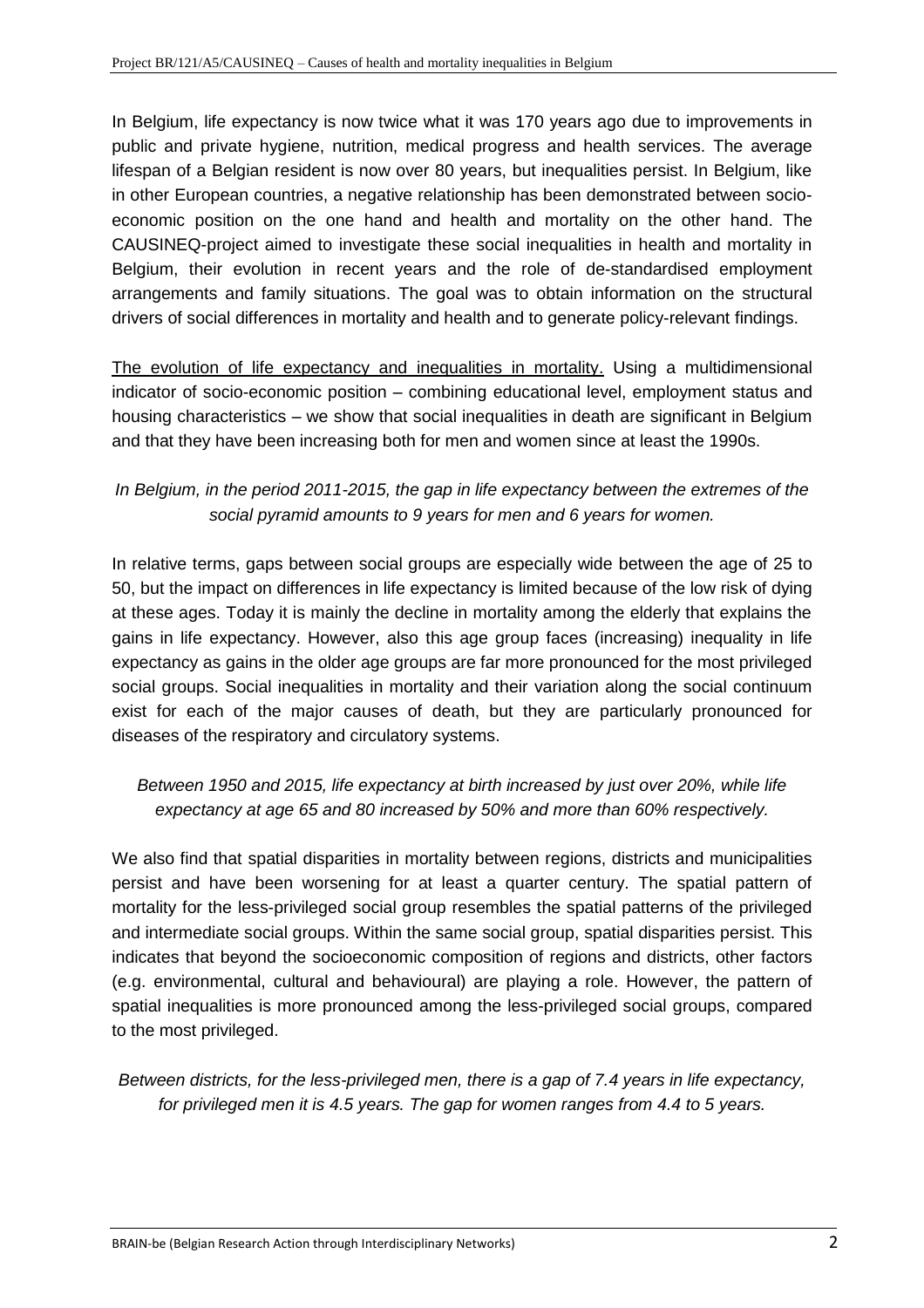Employment status as a driver of mortality inequalities. Patterns of mortality inequalities by employment status were investigated in detail at the individual level for the period 2001- 2011. In Belgium the unemployed have a two times higher mortality risk than the employed. Even assuming similar educational levels, housing conditions and living arrangements, unemployed men still have a higher mortality risk than their employed counterparts. Conclusions for women are comparable, but inequalities are smaller. Analyses show that the excess mortality of the unemployed can be observed for practically all main causes of death. A slight protective effect of education against the detrimental impact of unemployment was demonstrated. Higher educated unemployed men have a somewhat lower mortality than lower educated unemployed men, but their mortality is still significantly higher compared to employed men (in each educational group). Moreover, comparing the mortality gap between employed and unemployed within the same educational groups shows that the gap is greatest among the highly educated. In other words, the latter experience the highest 'mortality penalty' from unemployment. Furthermore, our results illustrate that also 'context' (e.g. deprivation level, unemployment rate as characteristics of districts and municipalities) matters regarding the mortality risks associated with unemployment. We found that the mortality excess of unemployed men and women was smaller in districts with higher aggregate unemployment levels. This is in line with earlier findings on the 'social norm of employment' hypothesis.

## *In Belgium, someone who was unemployed in 2001 had a two times higher risk of dying during the period 2001-2011, compared to someone who was employed in 2001.*

The higher mortality of the unemployed suggests a positive effect on life expectancy of having a job. This statement is true; however, our analyses also show that men in nonstandard types of employment (e.g. temporary agency work, fixed term contracts, seasonal work) experience an excess in all-cause mortality and cancer mortality. Female nonstandard workers' relative mortality risks are less pronounced than those of their male counterparts but follow a similar pattern. Results from cross-classifications between employment type in 2001 and employment status (employed versus unemployed) in 1991 show that nearly all categories of male workers whose employment trajectory deviated from stable permanent employment in 1991 and 2001 had elevated all-cause mortality, after controlling for confounders.

## *Male and female workers holding a temporary agency contract in 2001 respectively had a 57% and 31% higher chance to die in the period 2001-2016, compared to male and female workers holding a permanent contract.*

Mortality and living arrangements. To account for the de-standardisation of family formation processes, mortality differentials by marital status and type of family situation were studied. Matrimonial behaviour varies between the Belgian regions: Flanders is characterised by a greater share of married couples and a lower proportion of divorced and single people. In Brussels isolated individuals are overrepresented, compared to Flanders and Wallonia. At the same time, married individuals and those who are not married but live as a part of a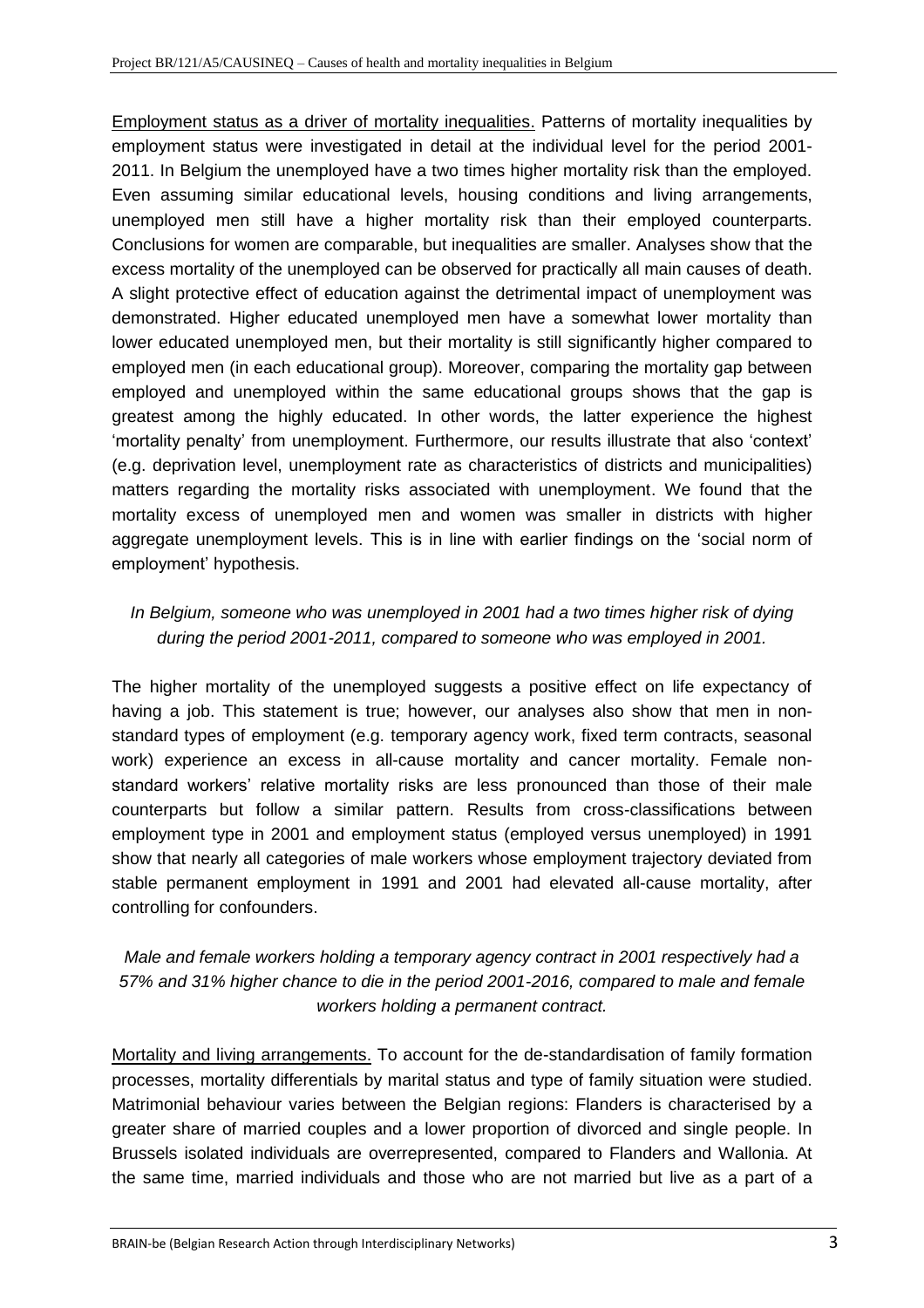couple experience lower levels of mortality in each of the three regions. Interactions between the 'undermortality' of (married) couples and differences in matrimonial behaviour between the three regions are relatively small and do not provide an explanation for observed regional mortality differences.

Also, excess mortality was revealed for children under 5 years of age living in single-parent families, even after controlling for the main socio-demographic variables. This excess mortality is particularly pronounced for violent deaths. Tentative explanations for this finding might be less parental supervision or less safe housing and living conditions.

## *Children under five living in single-parent families have a 40% higher mortality risk, compared to children of the same age living in a coupled household.*

Employment quality, living arrangements and health. A typology representing the quality of the employment situation was constructed based on survey-data. Employees were grouped into a limited number of categories, based on the characteristics of their employment situation. Other activity statuses (e.g. self-employed, unemployed) were added to this typology. This endeavour shows Belgium as a country with a stable, low prevalence of precarious employment when compared to other EU-countries. However, the prevalence of one particular type of precarious employment is considerable and growing in Belgium, namely 'precarious unsustainable employment', characterised by low working hours and low monthly wages and often held by female workers. The employment typology shows clear relationships with health outcomes, net of social and living arrangements. Three labour market positions are most likely to be associated with general and mental health problems: unemployment, precarious employment and instrumental employment. Moreover, our results show that unstable employment is only marginally better for the health of workers than unemployment.

## *Workers in precarious jobs have 50% higher odds to be in adverse health, compared to workers in a stable job, while for the unemployed this gap amounts to 85%.*

Conclusion and implications of the project. The CAUSINEQ-project has produced recent figures on inequality in health and mortality in Belgium, while it also presents groundbreaking insights on the structural drivers of these inequalities. The main conclusion of this research is that, while life expectancy increases, the socio-economic inequalities in life expectancy are persistent and generally increasing. Moreover, the de-standardisation of working and living arrangements in the past decades did come with a penalty in terms of mortality and ill-health. In fact, labour market and family related instability and uncertainty are powerful drivers of persisting socio-economic inequalities in health and mortality in Belgium. These tendencies towards de-standardisation might be difficult to prevent, but our study results suggest that current policy institutions are insufficiently equipped to alleviate the consequences of this de-standardisation in terms of public health. The wider implications of this project are of great importance for different actors, from health professionals over